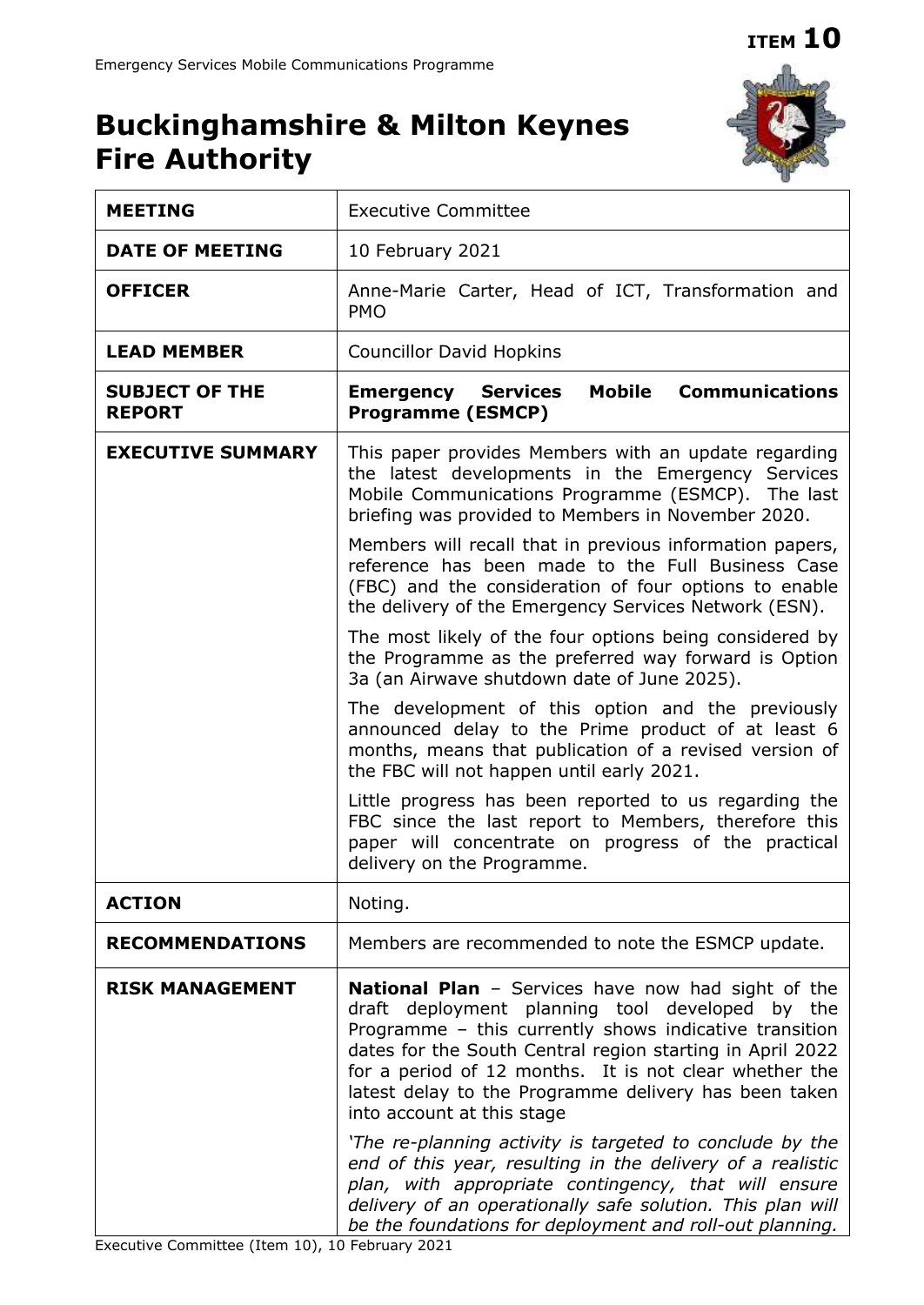| We will start that planning activity in early 2021.'<br>(Monthly ESN briefing note - 12th November 2020)                                                                                                                                                                                                                                                                                                                                                                           |
|------------------------------------------------------------------------------------------------------------------------------------------------------------------------------------------------------------------------------------------------------------------------------------------------------------------------------------------------------------------------------------------------------------------------------------------------------------------------------------|
| <b>DNSP</b> – the question of whether BFRS will require its<br>own Direct Network Service Provider link to access ESN<br>in order to manage devices has yet to be resolved. The<br>Regional Programme Manager for the East Midlands<br>region has volunteered to act as a national point of<br>contact for all the User Organisations (UOs) that have<br>similar issues as BFRS and will liaise with the technical<br>representatives from the Programme to seek a way<br>forward. |
| <b>Coverage</b> - The SC region now have a dedicated<br>Coverage and Assurance lead provided from OFRS. This<br>lead is working closely with the SE region and TV Police<br>to form a collaborative approach to the delivery of the<br>Assure 1.1 product.                                                                                                                                                                                                                         |
| Assure 1.1 test devices have been provided to each UO<br>one fixed vehicle device (Automobile) and one<br>handheld. The Thames Valley fire services have agreed<br>to hand their Automobile devices to TVP to carry out<br>road testing on our behalf.                                                                                                                                                                                                                             |
| The handheld devices will be used to carry out testing of<br>critical operation locations and any identified areas of<br>concern, within each county.                                                                                                                                                                                                                                                                                                                              |
| Training has been delivered regarding the operation of<br>the handheld device and the portal that stores the data<br>collected by all devices. Further training on the<br>identification and reporting of Areas of Concern (AOCs)<br>is planned for early in the New Year.                                                                                                                                                                                                         |
| <b>Resilience</b> - The Programme are working with users to<br>define requirements to define the resilience and black<br>start options for ESN.                                                                                                                                                                                                                                                                                                                                    |
| Two large pieces of coverage work have just been<br>released to User Organisations requesting our assistance<br>in assuring resilience. The outcomes of these tasks will<br>feed into the revised Full Business Case to be released<br>2021. These tasks are in addition to the<br>in l<br>aforementioned Assure 1.1 workload.                                                                                                                                                     |
| <b>Products</b> - the latest progress reported by the<br>Programme regarding product delivery:                                                                                                                                                                                                                                                                                                                                                                                     |
| <i>ESN Connect (Critical Bearer)</i> – the final phase of live<br>testing with County Durham & Darlington Fire<br>Service is progressing well with a completion date<br>due in December 2020.                                                                                                                                                                                                                                                                                      |
| ESN Direct 2(Public Safety and Push to Talk<br>$\bullet$<br>Messaging) - it is expected that all Direct 2<br>operational validation will be completed in early<br>2021.                                                                                                                                                                                                                                                                                                            |
| <b>ESN Prime (Full suite of Public Safety Communication</b><br>$\bullet$<br>services) - Prime Gate 3 was successfully achieved                                                                                                                                                                                                                                                                                                                                                     |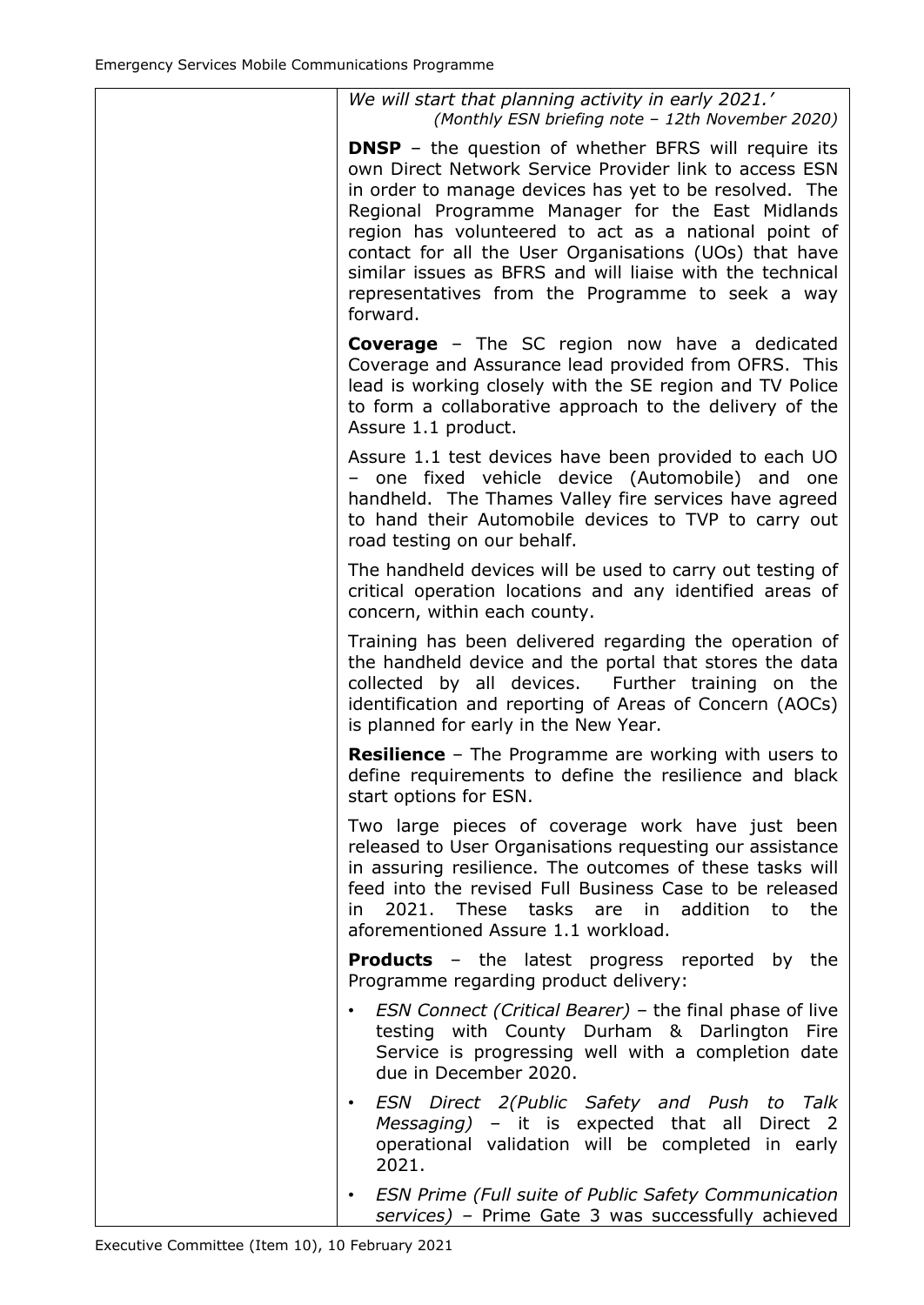|                                              | on 06 November. An integrated delivery plan has<br>been agreed between the Programme and suppliers -<br>Prime now moves into the build and testing phases.<br>Assure 1.1 (enables User Organisations to validate<br>$\bullet$<br>ESN coverage and performance) - 1000 devices have<br>deployed<br>nationally<br>been<br>within<br><b>User</b><br>now<br>Organisations. Assure 1.1 testing is now underway<br>nationally with Areas of Concern (AoCs) being<br>assessed and raised where appropriate.                                                 |
|----------------------------------------------|------------------------------------------------------------------------------------------------------------------------------------------------------------------------------------------------------------------------------------------------------------------------------------------------------------------------------------------------------------------------------------------------------------------------------------------------------------------------------------------------------------------------------------------------------|
|                                              | <b>South Central Regional Programme Manager - The</b><br>Thames Valley services undertook<br>a<br>recruitment<br>campaign for the Regional Programme Manager (RPM)<br>role in October/November and offered the position to<br>two candidates. Unfortunately, neither have decided to<br>take up the offer, so a second campaign has been<br>launched. The current RPM provided by consultancy<br>firm Mott Macdonald will leave the post in January. The<br>role will be shared by the Project Managers from the<br>three services until March 2021. |
| <b>FINANCIAL</b><br><b>IMPLICATIONS</b>      | The latest version of the Local Transition Resource (LTR)<br>funding model has been released by the Programme.                                                                                                                                                                                                                                                                                                                                                                                                                                       |
|                                              | As the Programme now falls under the direction of the<br>Crime, Policing and Fire Group within the Home Office, it<br>is not clear at this stage what the financial reporting<br>lines will be with regard to LTR funding. Infrastructure<br>funding will continue to be directed through the Fire<br>Directorate via a business case.                                                                                                                                                                                                               |
|                                              | Mobilisation and transition dates still remain unclear as<br>within<br>the<br>deployment<br>there<br>remains<br>movement<br>planning workstream. Information has been received<br>stating that fire services will remain under the 'Prepare'<br>stage of the plan until a full deployment plan is<br>produced with FRSs sequenced. Existing funds are<br>planned to be used for the next financial year. This<br>again will have to be confirmed with the move in<br>governance                                                                      |
|                                              | The Hampshire and Isle of Wight fire services move to<br>the South West region has now been approved at<br>Programme level. A request has been made to the SW<br>Regional Programme Manager for an invoice for the<br>outstanding agreed settlement amount to enable South<br>Central to begin accounting for the TVFCS services only.                                                                                                                                                                                                               |
| <b>LEGAL IMPLICATIONS</b>                    | Buckinghamshire Fire and Rescue Service have already<br>signed up to the principles of the ESN. Officers will<br>continue to monitor the progress of the Programme<br>closely and will provide challenge to the process where it<br>is felt necessary.                                                                                                                                                                                                                                                                                               |
| <b>CONSISTENCY WITH</b><br>THE PRINCIPLES OF | This Authority remains an active participant of the South<br>Central<br>Transition<br>Delivery arrangements.<br>The                                                                                                                                                                                                                                                                                                                                                                                                                                  |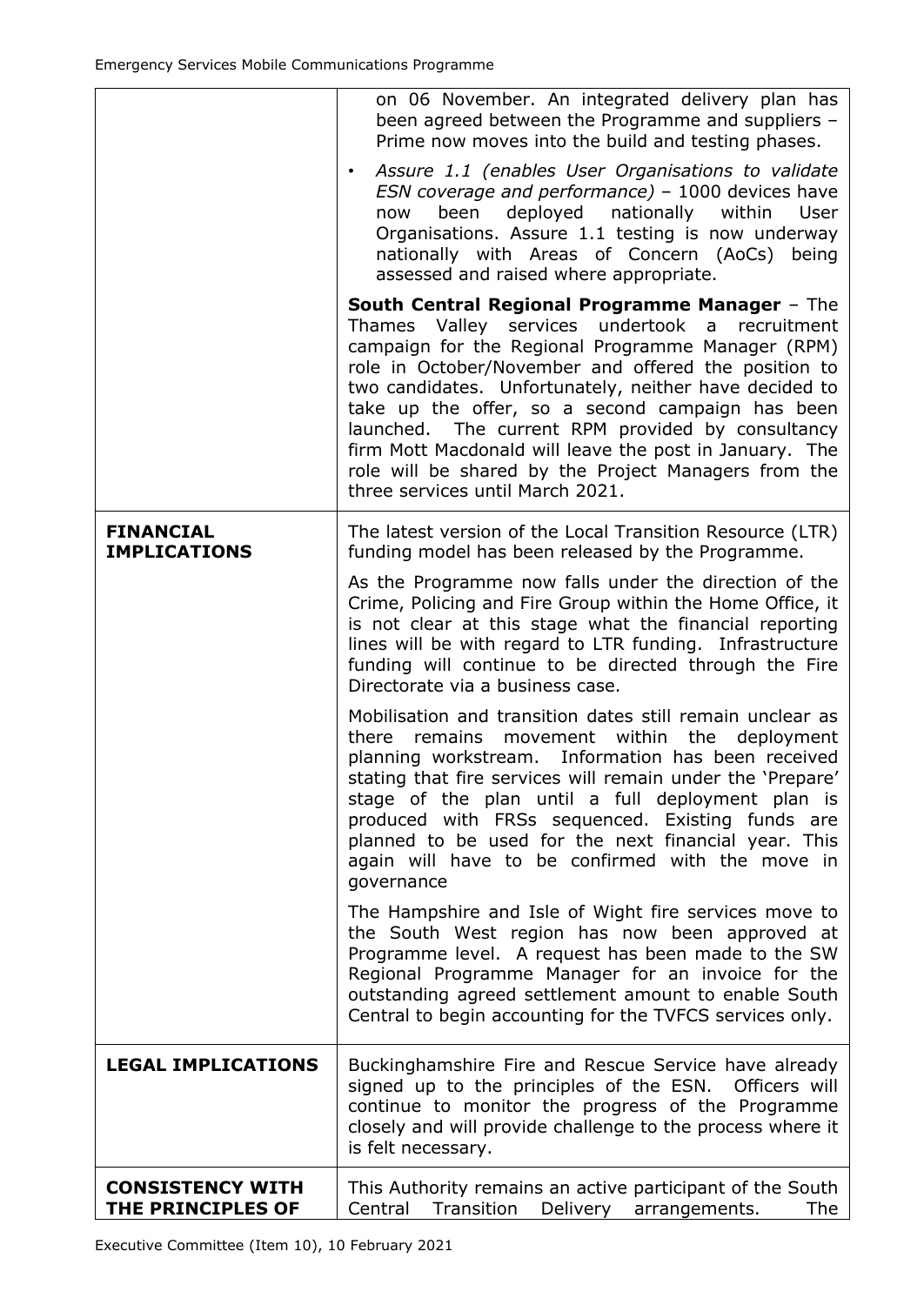| THE DUTY TO<br><b>COLLABORATE</b>                                    | governance and delivery models have now<br>been<br>established and Buckinghamshire<br>Fire and<br>Rescue<br>Service officers are involved at each level. The principle<br>has been adopted that information is shared across all<br>three South Central services and where appropriate,<br>joint responses to work requests are submitted.<br>The South Central region is also working with the South<br>East region and Thames Valley Police on activities such<br>as the Coverage and Assurance work in order to achieve<br>a consistent approach and effective use of the limited<br>resources available. |  |
|----------------------------------------------------------------------|--------------------------------------------------------------------------------------------------------------------------------------------------------------------------------------------------------------------------------------------------------------------------------------------------------------------------------------------------------------------------------------------------------------------------------------------------------------------------------------------------------------------------------------------------------------------------------------------------------------|--|
| <b>HEALTH AND SAFETY</b>                                             | There are no health and safety implications perceived at<br>this time. There is constant review of this and any<br>issues that may arise in the future will be referred.                                                                                                                                                                                                                                                                                                                                                                                                                                     |  |
| <b>EQUALITY AND</b><br><b>DIVERSITY</b>                              | There have been no equality and diversity implications<br>identified to date. As the programme progresses,<br>further information, and a confirmed plan become<br>available, then an Integrated Impact Assessment will be<br>completed.                                                                                                                                                                                                                                                                                                                                                                      |  |
| <b>USE OF RESOURCES</b>                                              | As stated in previous updates to Members, the<br>organisation's Programme Manager is the Project<br>Manager for ESMCP delivery.<br>The Head of ICT, Transformation and PMO is the Senior                                                                                                                                                                                                                                                                                                                                                                                                                     |  |
|                                                                      | User for this Authority.                                                                                                                                                                                                                                                                                                                                                                                                                                                                                                                                                                                     |  |
|                                                                      |                                                                                                                                                                                                                                                                                                                                                                                                                                                                                                                                                                                                              |  |
| <b>PROVENANCE</b><br><b>SECTION</b><br>&<br><b>BACKGROUND PAPERS</b> | <b>Background</b><br>ESMCP is the programme, which will provide the next<br>generation of mobile communications for emergency<br>services and will replace the Airwave Tetra network<br>introduced to fire services in 2009.                                                                                                                                                                                                                                                                                                                                                                                 |  |
|                                                                      | The Programme is considered to be ground breaking and<br>innovative and is designed to improve the integration of<br>emergency services communications<br>by<br>taking<br>advantage of 4G communications developments and by<br>reducing costs to user organisations.<br><b>Provenance</b><br>ESMCP Update, Executive Committee November 2020                                                                                                                                                                                                                                                                |  |
| <b>APPENDICES</b>                                                    | Appendix A: ESMCP Highlight Report - December 2020                                                                                                                                                                                                                                                                                                                                                                                                                                                                                                                                                           |  |
| <b>TIME REQUIRED</b>                                                 | 10 minutes                                                                                                                                                                                                                                                                                                                                                                                                                                                                                                                                                                                                   |  |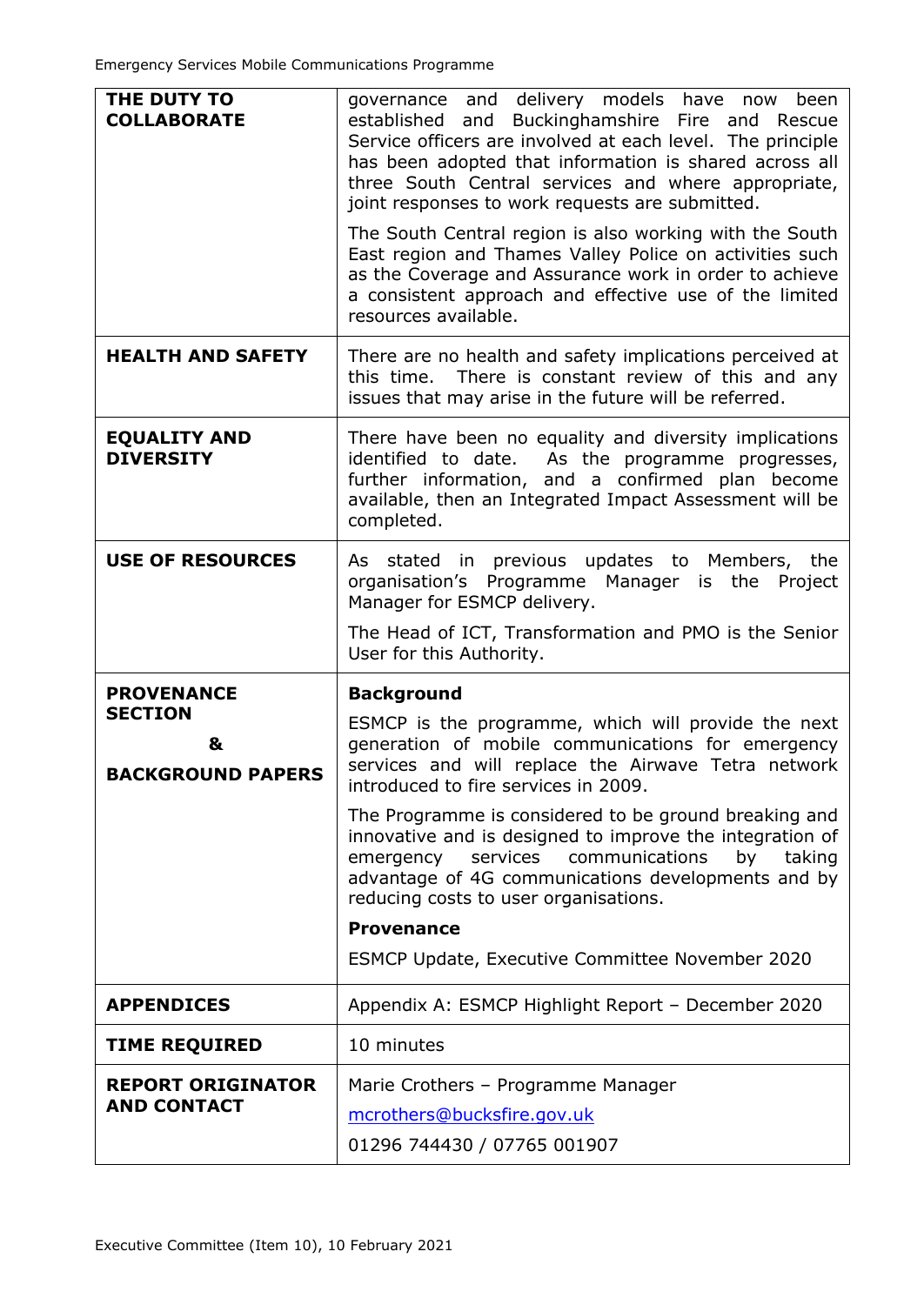## **Emergency Services Mobile Communications Programme**



#### **Summary – Period dated: July 2020 – Dec 2020**

#### *Update*

- **South Central Governance:**
- o Formal request for Hants & IOW FRSs to move to the SW region now approved by the Programme
- o Financial arrangements are being completed and work is now continuing as a Thames Valley region.
- o Recruitment for SC Regional Programme Manager has been relaunched – hope to appoint in January 2021. Role being shared by the SC PMs until March 2021.

#### **Full Business Case:**

- $\circ$  Option 3a (with an Airwave shutdown date of June 2025) remains the most likely of the four options being considered to deliver ESN.
- o Development of Option 3a and the previously announced delay to the Prime product of at least 6 months, means that publication of a revised version of the FBC will not happen until early 2021.
- **National Plan:**
- o Services have now had sight of the draft deployment planning tool developed by the Programme
- o Currently shows indicative transition dates for the South Central region starting in April 2022 for a period of 12 months.
- o Not clear whether the latest delay to the Programme delivery has been taken into account.
- **DNSP:**
- o Outstanding issue of whether BFRS will require its own DNSP link to access ESN in order to manage devices has yet to be resolved.

*Appendix A*

- o The RPM for the East Midlands region has volunteered to act as a national point of contact for all the User Organisations that have similar issues as BFRS and will liaise with the technical representatives from the Programme to seek a way forward.
- **Coverage:**
- o Dedicated Coverage and Assurance lead provided from OFRS for SC region. Working closely with the SE region and TV Police to form a collaborative approach to the delivery of the Assure 1.1 product.
- o Assure 1.1 test devices have been provided to each UO one fixed vehicle device (Automobile) and one handheld. The Thames Valley fire services have agreed to hand their Automobile devices to TVP to carry out road testing.
- o Handheld devices will be used to carry out testing of critical operation locations and any identified areas of concern, within each county.
- o Training delivered regarding the operation of the handheld device and the portal that stores the data collected by all devices. Further training on the identification of Areas of Concern (AOCs) is planned for early in the New Year.
- **Resilience:**
- o The Programme are working with users to determine requirements to define the resilience and black start options for ESN.